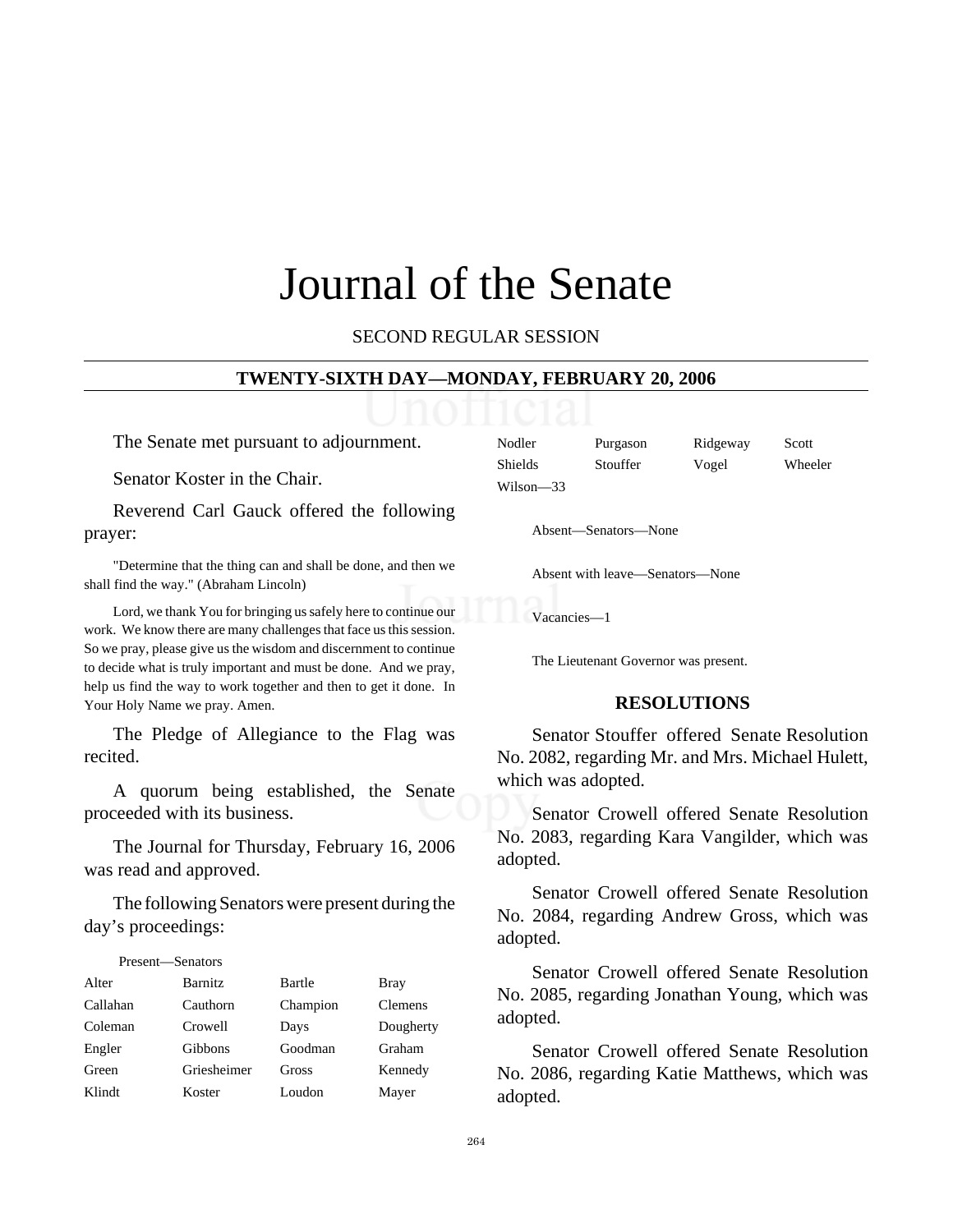Senator Crowell offered Senate Resolution No. 2087, regarding Anthony Werner, which was adopted.

Senator Crowell offered Senate Resolution No. 2088, regarding Brad Culbertson, which was adopted.

Senator Crowell offered Senate Resolution No. 2089, regarding Mark Green, which was adopted.

Senator Crowell offered Senate Resolution No. 2090, regarding Sarah Roberts, which was adopted.

Senator Crowell offered Senate Resolution No. 2091, regarding Cole Jenkins, which was adopted.

Senator Crowell offered Senate Resolution No. 2092, regarding Kelsy Gjerstad, which was adopted.

Senator Crowell offered Senate Resolution No. 2093, regarding Andrew Schmid, which was adopted.

Senator Crowell offered Senate Resolution No. 2094, regarding Lauren Law, which was adopted.

Senator Coleman offered Senate Resolution No. 2095, regarding Freeman Bosley, Sr., Saint Louis, which was adopted.

Senator Gross offered Senate Resolution No. 2096, regarding Matthew J. Bradford, St. Charles, which was adopted.

Senator Loudon offered Senate Resolution No. 2097, regarding Delta Tau Delta Fraternity, which was adopted.

Senator Stouffer offered Senate Resolution No. 2098, regarding the Fiftieth Wedding Anniversary of Mr. and Mrs. Leonard Newton, Marshall, which was adopted.

Senator Stouffer offered Senate Resolution

No. 2099, regarding the Fiftieth Wedding Anniversary of Mr. and Mrs. Ercel Colliver, Tina, which was adopted.

Senator Stouffer offered Senate Resolution No. 2100, regarding the Fiftieth Wedding Anniversary of Mr. and Mrs. Charles Fieth, Odessa, which was adopted.

Senator Stouffer offered Senate Resolution No. 2101, regarding the Sixtieth Wedding Anniversary of Mr. and Mrs. Ryland Sims, Lexington, which was adopted.

Senator Mayer offered Senate Resolution No. 2102, regarding Coach Gene Bess, Three Rivers Community College, which was adopted.

Senator Wilson offered Senate Resolution No. 2103, regarding J.S. Chick Elementary School, Kansas City, which was adopted.

Senator Wilson offered Senate Resolution No. 2104, regarding Sanford B. Ladd Elementary School, Kansas City, which was adopted.

Senator Engler offered Senate Resolution No. 2105, regarding the Ninetieth Birthday of William A. Burns, Bunker, which was adopted.

Senator Alter offered Senate Resolution No. 2106, regarding Sara Puttman, which was adopted.

Senator Vogel offered Senate Resolution No. 2107, regarding Georgia Dulle, Jefferson City, which was adopted.

# **CONCURRENT RESOLUTIONS**

Senator Graham offered the following concurrent resolution:

#### SENATE CONCURRENT RESOLUTION NO. 29

WHEREAS, the National Forest Service is a federal agency within the United States Department of Agriculture that manages public lands in national forests and grasslands, engages in important research as the world's largest forestry research organization, and provides assistance to state and private forestry entities; and

WHEREAS, the origination of the Forest Service can be traced back to the passage of the Forest Reserve Act of 1891, which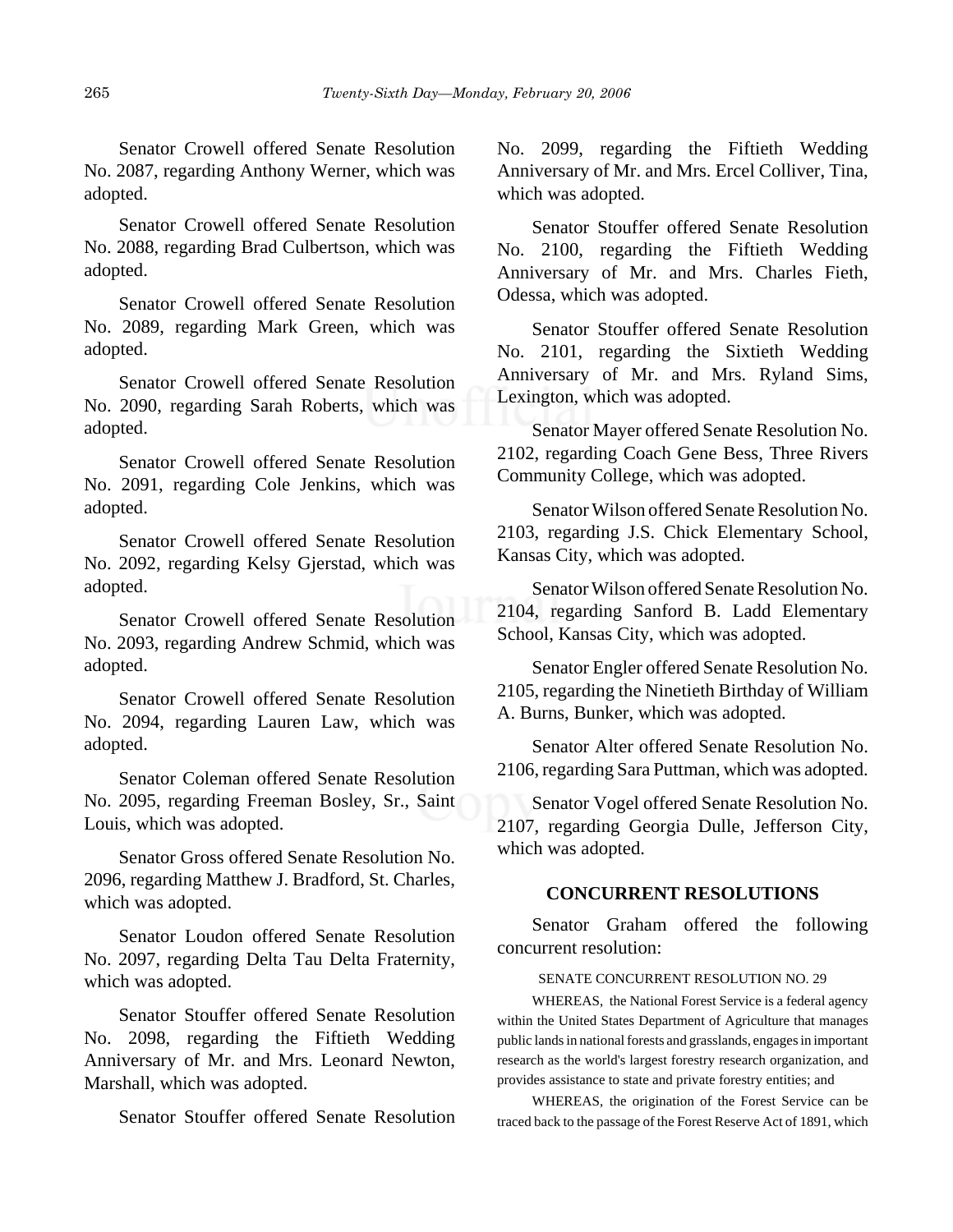allowed presidents to establish forest reserves from timber-covered land in the public domain; and

WHEREAS, a progressive United States Congress and President Theodore Roosevelt, the most notable conservationist among all U.S. presidents deceased and living, established the Forest Service in 1905; and

WHEREAS, a primary objective of the Forest Service is to enable citizens to enjoy its 155 national forest and 20 grasslands, which collectively comprise about 8.5 percent of the total land area of the United States; and

WHEREAS, another chief goal of the Forest Service is to protect the environment for generations yet to come and manage the National Forest System for the overall benefit of the American people; and

WHEREAS, Gifford Pinchot, the first Chief of the Forest Service, summed up the mission of the Forest Service by stating that it should "provide the greatest amount of good for the greatest amount of people in the long run"; and

WHEREAS, Pinchot's vision of the Forest Service has recently been called into question by a Bush Administration proposal to possibly sell more than 300,000 acres of national forest to private owners and developers; and

WHEREAS, 21,566 acres of the Mark Twain National Forest in Missouri is under consideration for sale, which ranks Missouri fourth in the nation in most potential lost forest, behind only California, Idaho and Colorado; and

WHEREAS, Forest Service stewards have in the past participated in limited land-exchange programs but have never engaged in the outright sale of our national forests, which is undoubtedly one of our country's most precious assets; and

WHEREAS, the money raised from the sale of our national forests would be used to fund a program created by the Secure Rural Schools and Community Self Determination Act of 2000 – a program that is of little benefit to the citizens of the state of Missouri:

NOW, THEREFORE, BE IT RESOLVED that the members of the Missouri Senate of the Ninety-third General Assembly, Second Regular Session, the House of Representatives concurring herein, hereby express their opposition to the Bush Administration's unprecedented proposed sale of national forest land; and

BE IT FURTHER RESOLVED that we urge Missouri citizens to contact the Forest Service during its allotted time of public comment to speak out against this plan; and

BE IT FURTHER RESOLVED that we ask Missouri's nine Congressmen in the U.S. House of Representatives and its two U.S. senators to use their influence to oppose the proposed sale of public lands; and

BE IT FURTHER RESOLVED that the Secretary of the Missouri Senate be instructed to prepare properly inscribed copies of this resolution for U.S. Agriculture Secretary Mike Johanns, Chief of the National Forest Service Dale Bosworth, and each of Missouri's federal representatives and senators.

## **INTRODUCTION OF BILLS**

The following Bills were read the 1st time and ordered printed:

### **SB 1073**–By Gross.

An Act to repeal section 303.415, RSMo, and to enact in lieu thereof one new section relating to extending the sunset clause on the motorist insurance identification database program.

# **SB 1074**–By Loudon.

An Act to repeal sections 287.127, 287.250, 287.390, and 287.800, RSMo, and to enact in lieu thereof four new sections relating to workers' compensation, with penalty provisions.

#### **SB 1075**–By Loudon.

An Act to repeal section 287.717, RSMo, and to enact in lieu thereof one new section relating to workers' compensation deductible surcharge collection.

#### **SB 1076**–By Goodman.

An Act to amend chapter 191, RSMo, by adding thereto one new section relating to anatomic pathology services.

**SB 1077**–By Bray, Wheeler, Days, Green, Barnitz, Kennedy, Coleman and Wilson.

An Act to repeal section 116.090, RSMo, and to enact in lieu thereof one new section relating to signing initiative and referendum petitions, with penalty provisions.

#### **SB 1078**–By Bray.

An Act to repeal section 386.390, RSMo, and to enact in lieu thereof one new section relating to the public service commission.

#### **SB 1079**–By Coleman.

An Act to repeal section 304.070, RSMo, and to enact in lieu thereof one new section relating to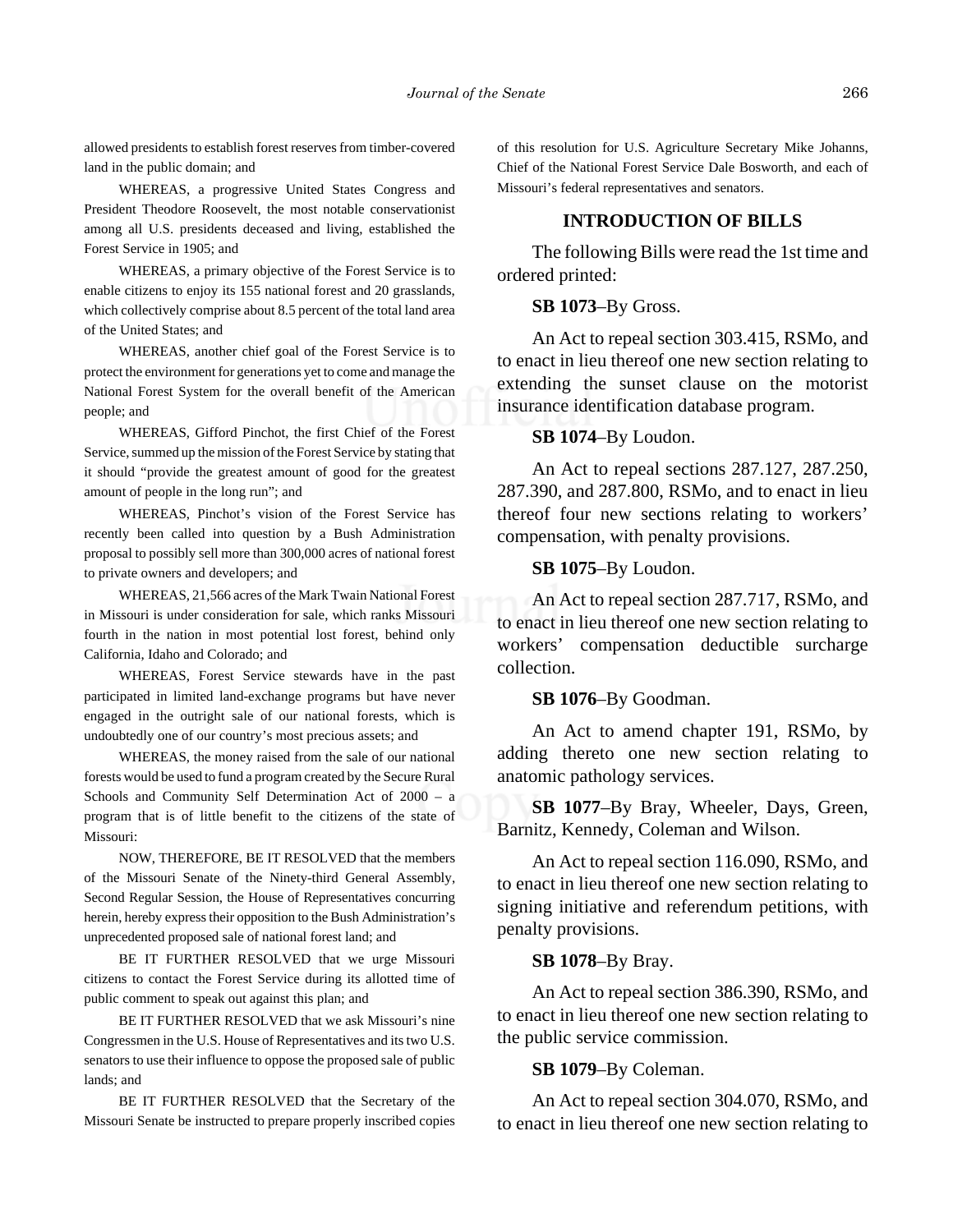enhancing penalties for motorists who fail to properly yield for school buses that are loading and unloading children.

**SB 1080**–By Coleman.

An Act to authorize the conveyance of property owned by the state known as the Midtown state office building to St. Louis University, with an emergency clause.

#### **SB 1081**–By Clemens.

An Act to repeal section 644.051, RSMo, and to enact in lieu thereof one new section relating to bond requirement for issuance of permits for construction of wastewater treatment facilities.

## **SB 1082**–By Shields.

An Act to repeal section 287.140, RSMo, and to enact in lieu thereof one new section relating to workers' compensation fees, with penalty provisions.

#### **SB 1083**–By Bray.

An Act to amend chapter 130, RSMo, by adding thereto one new section relating to disclosing expenditures in support of and in opposition to candidates.

President Kinder assumed the Chair.

Senator Shields requested unanimous consent of the Senate to correct the Rules, Joint Rules, Resolutions and Ethics Committee's report on **SB 908**, submitted on Wednesday, February 15, 2006. The report should have removed **SB 909** from the Consent Calendar rather than **SB 908**, which request was granted.

Senator Crowell requested unanimous consent of the Senate to correct the Pensions, Veterans' Affairs and General Laws Committee's report on **SB 830** to reflect the adoption of a Senate Committee Substitute, which request was granted.

## **MESSAGES FROM THE GOVERNOR**

The following messages were received from the Governor, reading of which was waived:

#### OFFICE OF THE GOVERNOR State of Missouri

Jefferson City

65101

February 16, 2006

TO THE SENATE OF THE 93RD GENERAL ASSEMBLY OF THE STATE OF MISSOURI:

The following addendum should be made to the appointment of Julius K. Hunter to the Saint Louis City Board of Police Commissioners, submitted on February 14, 2006. Line 1 should be amended as follows:

"Julius K. Hunter, 4660 Pershing Place, Saint Louis City, Missouri 63108, as a"

> Respectfully submitted, MATT BLUNT

#### Also,

OFFICE OF THE GOVERNOR State of Missouri Jefferson City 65101 February 16, 2006

TO THE SENATE OF THE 93RD GENERAL ASSEMBLY OF THE STATE OF MISSOURI:

I have the honor to transmit to you herewith for your advice and consent the following appointment:

James D. McKenzie, 341 North Washington, Nevada, Vernon County, Missouri 64772, as a member of the State Advisory Council on Emergency Medical Services, for a term ending January 5, 2010, and until his successor is duly appointed and qualified; vice, Natalie Anderson, term expired.

> Respectfully submitted, MATT BLUNT

Also,

OFFICE OF THE GOVERNOR State of Missouri Jefferson City 65101

February 16, 2006

TO THE SENATE OF THE 93RD GENERAL ASSEMBLY OF THE STATE OF MISSOURI:

I have the honor to transmit to you herewith for your advice and consent the following appointment:

Edwin S. Fryer, 25 Foreway Drive, Ladue, Saint Louis County, Missouri 63124, as a member of the State Advisory Council on Emergency Medical Services, for a term ending January 5, 2010, and until his successor is duly appointed and qualified; vice, Bernard Orman, term expired.

> Respectfully submitted, MATT BLUNT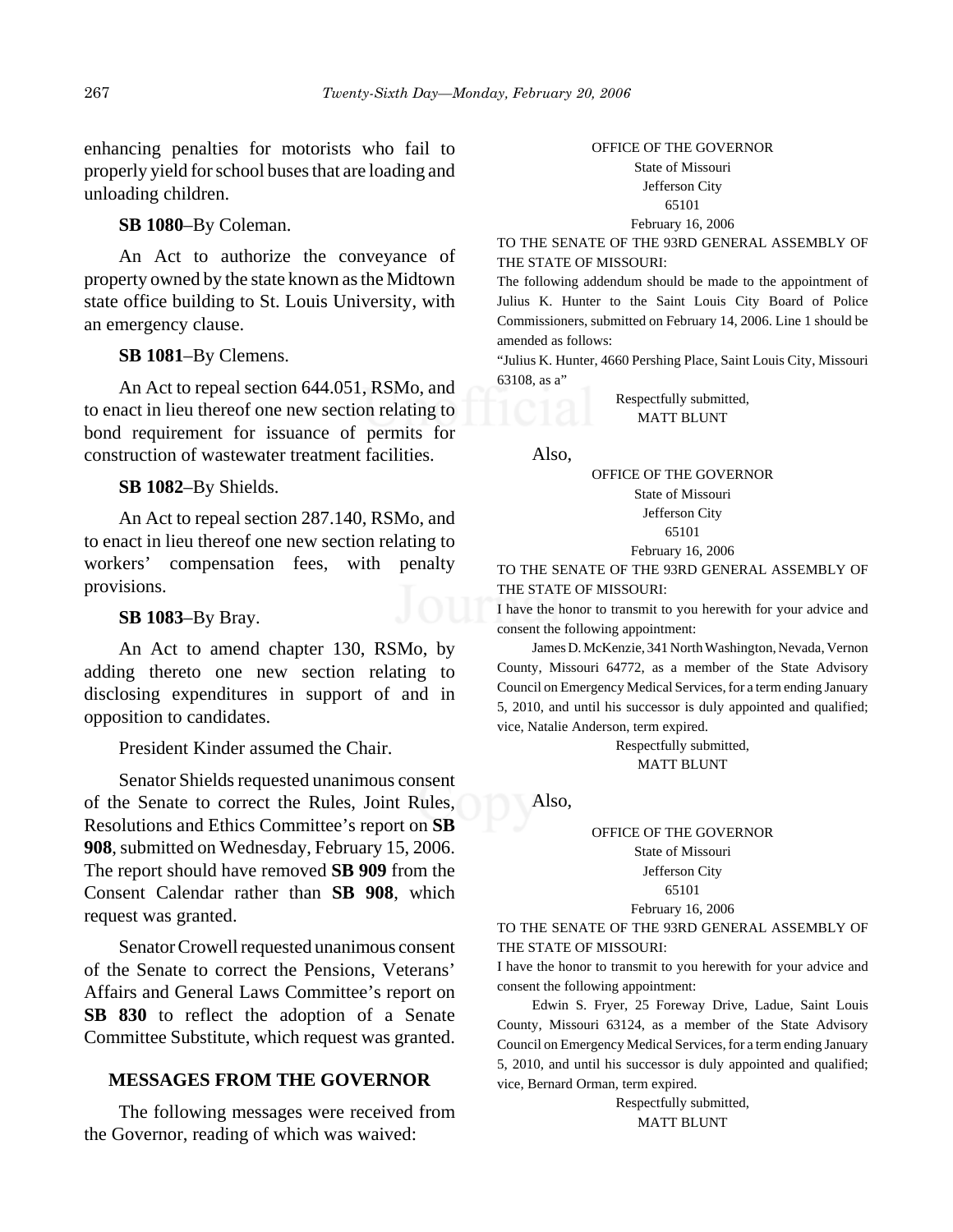Also,

OFFICE OF THE GOVERNOR State of Missouri Jefferson City 65101 February 16, 2006

TO THE SENATE OF THE 93RD GENERAL ASSEMBLY OF THE STATE OF MISSOURI:

I have the honor to transmit to you herewith for your advice and consent the following appointment:

Eric V. Barnhart, Republican, 1151 Saint Catherine Street, Florissant, Saint Louis County, Missouri 63031, as a member of the Public Defender Commission, for a term ending December 30, 2011 and until his successor is duly appointed and qualified; vice, Joyce Blades, term expired.

> Respectfully submitted, MATT BLUNT

Also,

OFFICE OF THE GOVERNOR State of Missouri Jefferson City 65101 February 16, 2006

TO THE SENATE OF THE 93RD GENERAL ASSEMBLY OF THE STATE OF MISSOURI:

I have the honor to transmit to you herewith for your advice and consent the following appointment:

Owen F. Smith, Republican, 47 Foose Road, Buffalo, Dallas County, Missouri 65622, as a member of the Missouri Veterinary Medical Board, for a term ending April 29, 2009, and until his successor is duly appointed and qualified; vice, Roger D. Shaw, Jr., term expired.

> Respectfully submitted, MATT BLUNT

Also,

OFFICE OF THE GOVERNOR State of Missouri Jefferson City 65101 February 16, 2006

TO THE SENATE OF THE 93RD GENERAL ASSEMBLY OF

THE STATE OF MISSOURI:

I have the honor to transmit to you herewith for your advice and consent the following appointment:

S. Lee Kling, 17 Country Life Acres, Saint Louis, Saint Louis County, Missouri 63131, as a member of the Missouri Veterans' Commission, for a term ending November 2, 2009, and until his successor is duly appointed and qualified; vice, Emmet Fairfax, term expired.

> Respectfully submitted, MATT BLUNT

Also,

#### OFFICE OF THE GOVERNOR State of Missouri Jefferson City 65101

#### February 16, 2006

TO THE SENATE OF THE 93RD GENERAL ASSEMBLY OF THE STATE OF MISSOURI:

I have the honor to transmit to you herewith for your advice and consent the following appointment:

T. Brooks Hurst, Republican, 18541 State Highway O, Tarkio, Atchison County, Missouri 64491, as a member of the Missouri Agricultural and Small Business Development Authority, for a term ending June 30, 2010, and until his successor is duly appointed and qualified; vice, Kenneth Minton, term expired.

Respectfully submitted,

MATT BLUNT

Also,

OFFICE OF THE GOVERNOR State of Missouri Jefferson City 65101

February 16, 2006

TO THE SENATE OF THE 93RD GENERAL ASSEMBLY OF THE STATE OF MISSOURI:

I have the honor to transmit to you herewith for your advice and consent the following appointment:

David J. Jones, 3245 Renick Street, Saint Joseph, Buchanan County, Missouri 63084, as a member of the Advisory Committee for 911 Service Oversight, for a term ending April 9, 2009, and until his successor is duly appointed and qualified; vice, Andrew Bettman, term expired.

> Respectfully submitted, MATT BLUNT

Also,

OFFICE OF THE GOVERNOR State of Missouri

Jefferson City

#### 65101

February 16, 2006

TO THE SENATE OF THE 93RD GENERAL ASSEMBLY OF THE STATE OF MISSOURI:

I have the honor to transmit to you herewith for your advice and consent the following appointment:

James L. Wieberg, 2901 Chapel Valley, Jefferson City, Cole County, Missouri 65109, as a member of the Missouri Genetic Advisory Committee, for a term ending April 9, 2008, and until his successor is duly appointed and qualified; vice, Tobias Meeker, term expired.

> Respectfully submitted, MATT BLUNT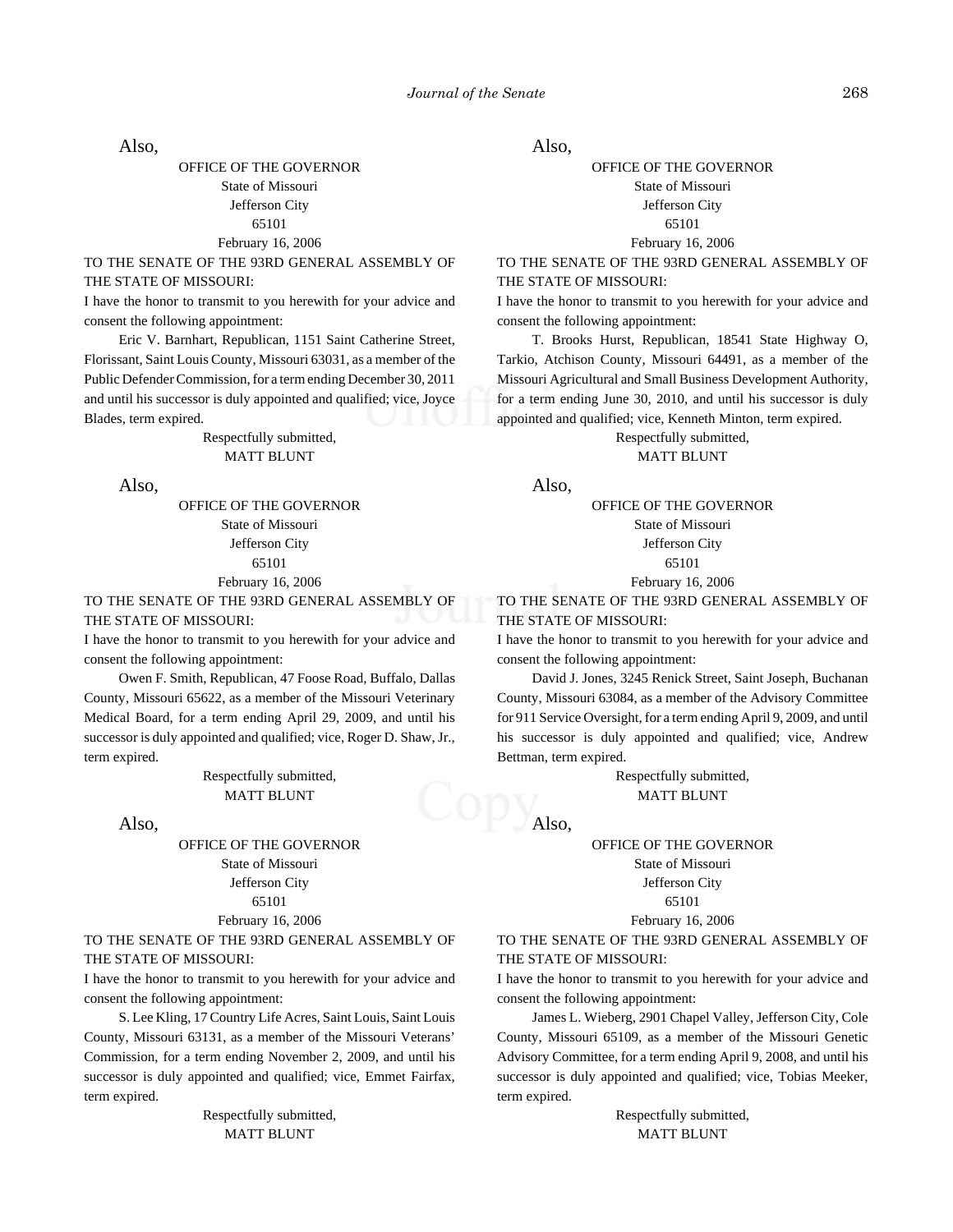President Pro Tem Gibbons referred the above addendum and appointments to the Committee on Gubernatorial Appointments.

# **SENATE BILLS FOR PERFECTION**

Senator Griesheimer moved that **SB 583**, with **SCS**, be called from the Informal Calendar and taken up for perfection, which motion prevailed.

# **SCS** for **SB 583**, entitled:

# SENATE COMMITTEE SUBSTITUTE FOR SENATE BILL NO. 583

An Act to repeal sections 33.080, 301.190, 301.800, 307.366, 643.305, 643.310, 643.315, 643.320, 643.330, 643.335, 643.350, and 643.360, RSMo, and to enact in lieu thereof twelve new sections relating to the state emissions inspection program, with an effective date for certain sections and penalty provisions.

Was taken up.

Senator Griesheimer moved that **SCS** for **SB 583** be adopted.

Senator Griesheimer offered **SS** for **SCS** for **SB 583**, entitled:

# SENATE SUBSTITUTE FOR SENATE COMMITTEE SUBSTITUTE FOR SENATE BILL NO. 583

An Act to repeal sections 33.080, 301.190, 301.800, 307.366, 643.305, 643.310, 643.315, 643.320, 643.330, 643.335, 643.350, and 643.360, RSMo, and to enact in lieu thereof twelve new sections relating to the state emissions inspection program, with an effective date for certain sections and penalty provisions.

Senator Griesheimer moved that **SS** for **SCS** for **SB 583** be adopted.

Senator Bray offered **SA 1**, which was read:

## SENATE AMENDMENT NO. 1

Amend Senate Substitute for Senate Committee Substitute for Senate Bill No. 583, Page 17, Section 643.303, Line 1, by inserting at the end of said line the following: "**The decentralized emissions inspection program established by the commission shall also include a clean screen program that utilizes remote sensing devices. Owners of eligible vehicles who comply with clean screen/remote sensing procedures shall be deemed to have complied with the mandatory inspection requirements for the next inspection cycle. As used in this subsection, the term "clean screen program" shall mean a procedure or system that utilizes remote sensing technologies to determine whether a motor vehicle has acceptable emission levels and then allows the motor vehicle owner to bypass the emissions inspection test required under section 643.315.**".

Senator Bray moved that the above amendment be adopted.

Senator Scott assumed the Chair.

At the request of Senator Griesheimer, **SB 583**, with **SCS**, **SS** for **SCS** and **SA 1** (pending), was placed on the Informal Calendar.

# **INTRODUCTION OF BILLS**

The following Bills were read the 1st time and ordered printed:

**SB 1084**–By Gibbons.

An Act to repeal section 208.631, RSMo, and to enact in lieu thereof one new section relating to the sunset provision of the healthcare for uninsured children program.

**SB 1085**–By Kennedy, Bray, Days, Shields, Alter, Stouffer, Dougherty, Coleman and Gibbons.

An Act to repeal section 167.627, RSMo, and to enact in lieu thereof one new section relating to students self-administering medication.

# **MESSAGES FROM THE HOUSE**

The following messages were received from the House of Representatives through its Chief Clerk:

Mr. President: I am instructed by the House of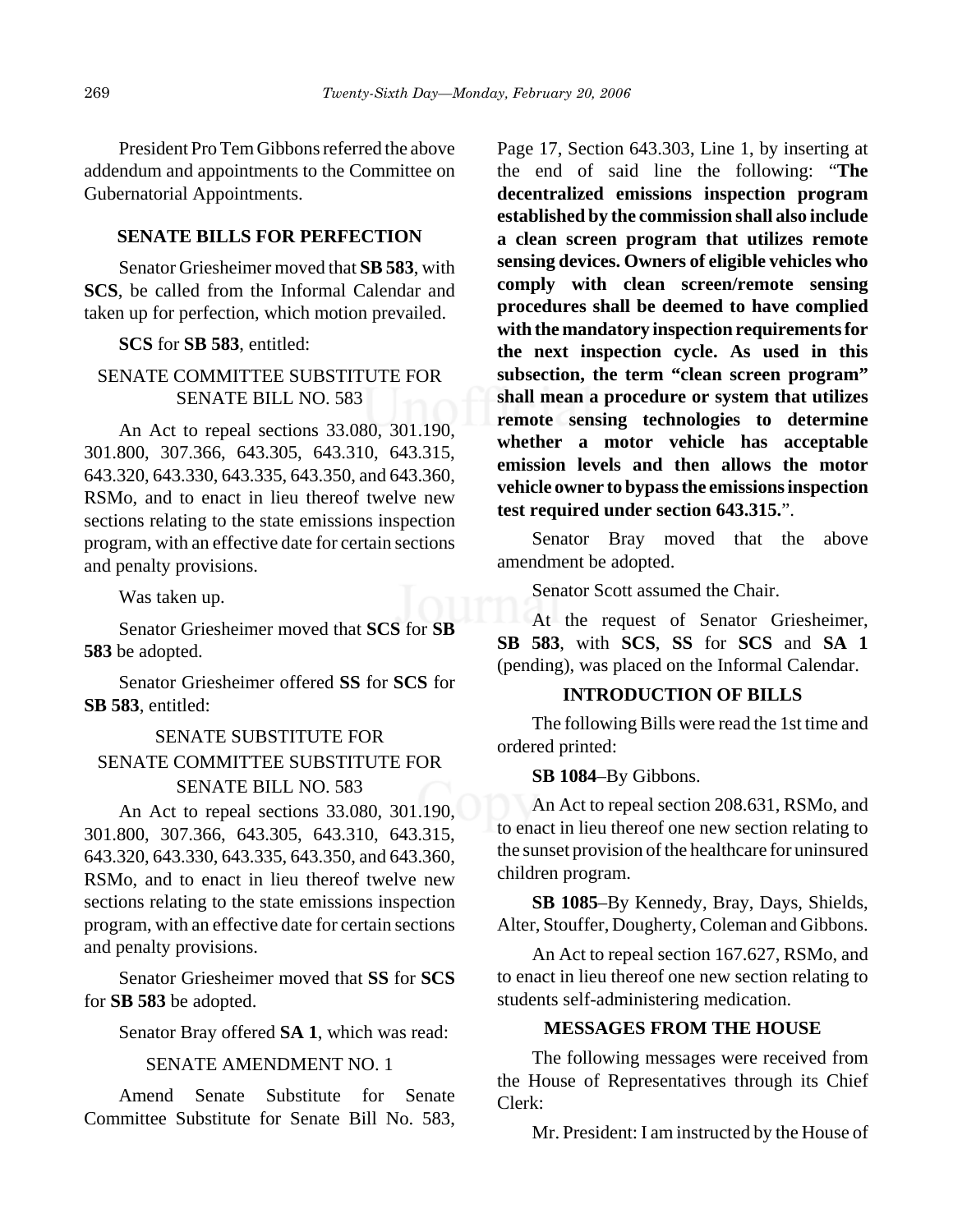Representatives to inform the Senate that the House refuses to recede from its position on **HCS** for **SCS** for **SB 578** and grants the Senate a conference thereon.

Also,

Mr. President: I am instructed by the House of Representatives to inform the Senate that the Speaker has appointed the following conferees on **HCS** for **SCS** for **SB 578**. Representatives: Lipke, Bruns, Jackson, Rucker and Witte.

# **CONFERENCE COMMITTEE APPOINTMENTS**

President Pro Tem Gibbons appointed the following conference committee to act with a like committee from the House on **HCS** for **SCS** for **SB 578**: Senators Shields, Crowell, Bartle, Callahan and Kennedy.

# **REFERRALS**

President Pro Tem Gibbons referred **SB 618** to the Committee on Governmental Accountability and Fiscal Oversight.

# **INTRODUCTIONS OF GUESTS**

Senator Clemens introduced to the Senate, Clement and Isaac Balasundaram, Anto Divyanathan, Vineeth Ramachandran and Kavin Paul, students from India attending Missouri State University, Springfield.

Senator Goodman introduced to the Senate, Megan and Jean Spree and Lindsay Barnes, Mt. Vernon; and Brenda Kleiboeker, Pierce City.

Senator Wilson introduced to the Senate, representatives of Missouri Chapters of Delta Sigma Theta Sorority, Incorporated.

On behalf of Senator Vogel and himself, Senator Gross introduced to the Senate, Alycia Haug, and her children, Abbey, Allison and Alexis, Jefferson City; and Abbey, Allison and Alexis were made honorary pages.

On motion of Senator Shields, the Senate adjourned under the rules.

# SENATE CALENDAR  $\overline{\phantom{a}}$

TWENTY-SEVENTH DAY–TUESDAY, FEBRUARY 21, 2006  $^{\circ}$ 

# FORMAL CALENDAR

# SECOND READING OF SENATE BILLS

SB 1040-Barnitz SB 1041-Gibbons SB 1042-Kennedy SB 1043-Coleman SB 1044-Alter SB 1045-Goodman SB 1046-Days SB 1047-Loudon, et al SB 1048-Shields SB 1049-Shields SB 1050-Bartle SB 1051-Bartle SB 1052-Nodler SB 1053-Days SB 1054-Cauthorn SB 1055-Cauthorn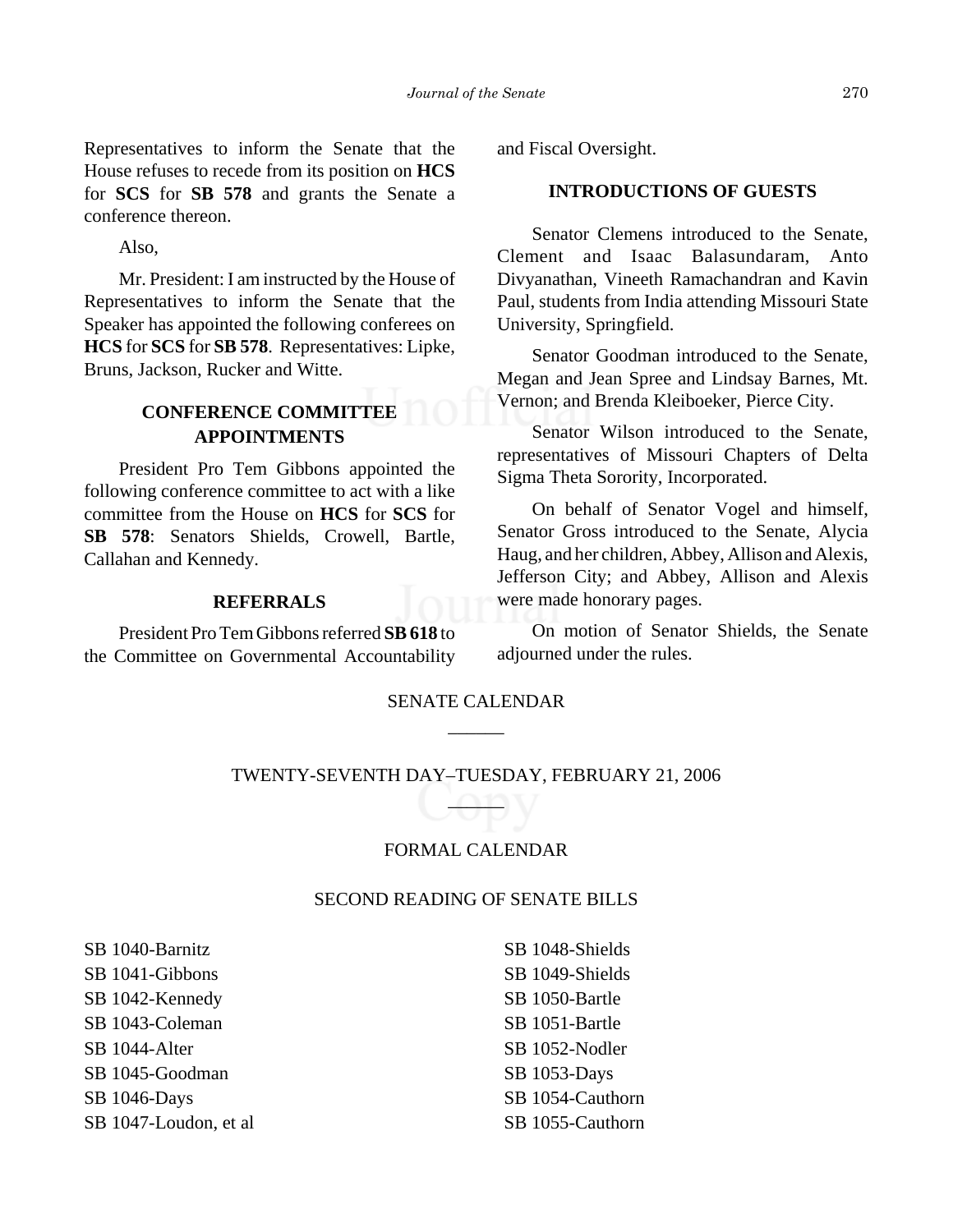SB 1056-Griesheimer SB 1057-Loudon SB 1058-Loudon SB 1059-Kennedy SB 1060-Kennedy, et al SB 1061-Mayer SB 1062-Scott SB 1063-Scott SB 1064-Stouffer SB 1065-Vogel SB 1066-Klindt SB 1067-Bartle SB 1068-Purgason SB 1069-Engler SB 1070-Bray

SB 1071-Loudon SB 1072-Loudon SB 1073-Gross SB 1074-Loudon SB 1075-Loudon SB 1076-Goodman SB 1077-Bray, et al SB 1078-Bray SB 1079-Coleman SB 1080-Coleman SB 1081-Clemens SB 1082-Shields SB 1083-Bray SB 1084-Gibbons SB 1085-Kennedy, et al

# SENATE BILLS FOR PERFECTION

SB 629-Gross SB 915-Koster, et al, with SCS SBs 1014 & 730-Scott and Gibbons, with SCS SB 744-Klindt, with SCS

SBs 701 & 948-Crowell, with SCS SBs 872, 754 & 669-Gibbons, et al, with SCS SBs 1001, 896 & 761-Griesheimer, with **SCS** 

# INFORMAL CALENDAR

# SENATE BILLS FOR PERFECTION

SB 583-Griesheimer and Alter, with SCS, SS for SCS & SA 1 (pending) SBs 588, 557, 579, 563, 869, 619, 570, 753, 764, 782, 783 & 890-Bartle and Scott, with SCS SB 596-Days SB 644-Shields SB 689-Scott

SB 690-Champion, with SCS SB 773-Cauthorn and Barnitz, with SCS SB 820-Koster, with SCS SB 832-Griesheimer, with SCS SB 849-Mayer, et al, with SS, SA 6 & SA 1 to SA 6 (pending) SJR 26-Ridgeway and Graham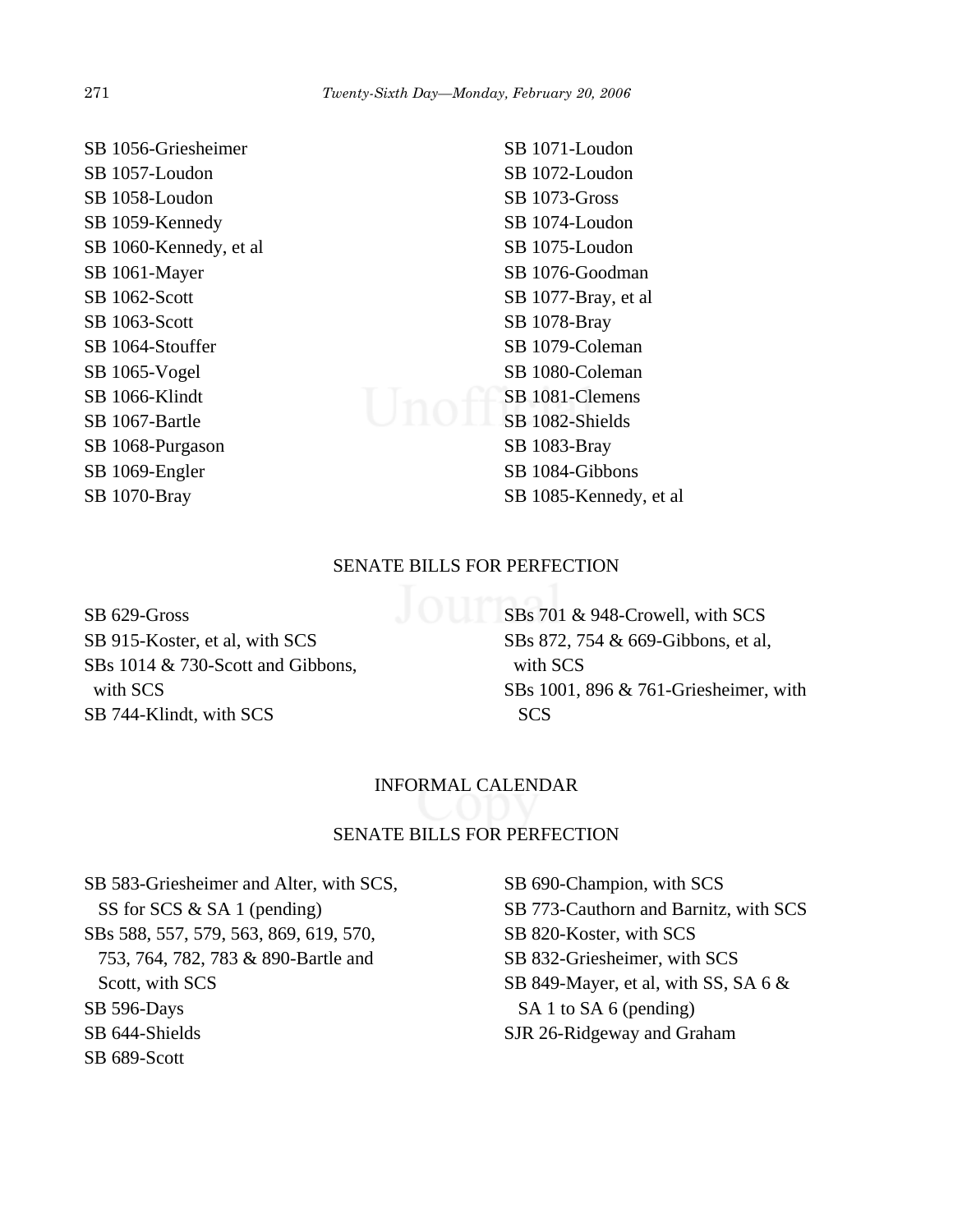*Journal of the Senate* 272

# CONSENT CALENDAR

# Senate Bills

Reported 2/2

SB 749-Engler, with SCS SB 747-Klindt, with SCS SB 641-Scott SB 818-Scott SB 819-Scott SB 828-Scott SB 678-Gross

SB 630-Gross, with SCS SB 805-Gross SB 612-Engler SB 712-Scott SB 802-Shields, with SCS SB 802-Shields, with SB 648-Champion SB 677-Gross

Reported 2/9

SB 559-Gibbons SB 558-Gibbons SB 746-Klindt, with SCS SB 881-Engler SB 900-Shields SB 765-Dougherty, with SCS SB 618-Koster (In Fiscal Oversight) SB 580-Shields, with SCS SB 650-Champion, with SCS SB 840-Stouffer SB 908-Stouffer

Reported 2/16

SB 837-Loudon and Klindt SB 838-Loudon and Klindt SB 870-Mayer, with SCS SB 892-Scott, with SCS SB 906-Engler SB 932-Scott, with SCS SB 933-Scott SB 934-Engler, with SCS SB 561-Gross SB 766-Vogel SB 936-Vogel

# SB 893-Scott SB 919-Scott SB 751-Stouffer, with SCS SB 867-Graham SB 863-Engler SB 809-Graham SB 760-Engler, with SCS SB 643-Scott SB 830-Ridgeway, et al, with SCS SB 871-Coleman